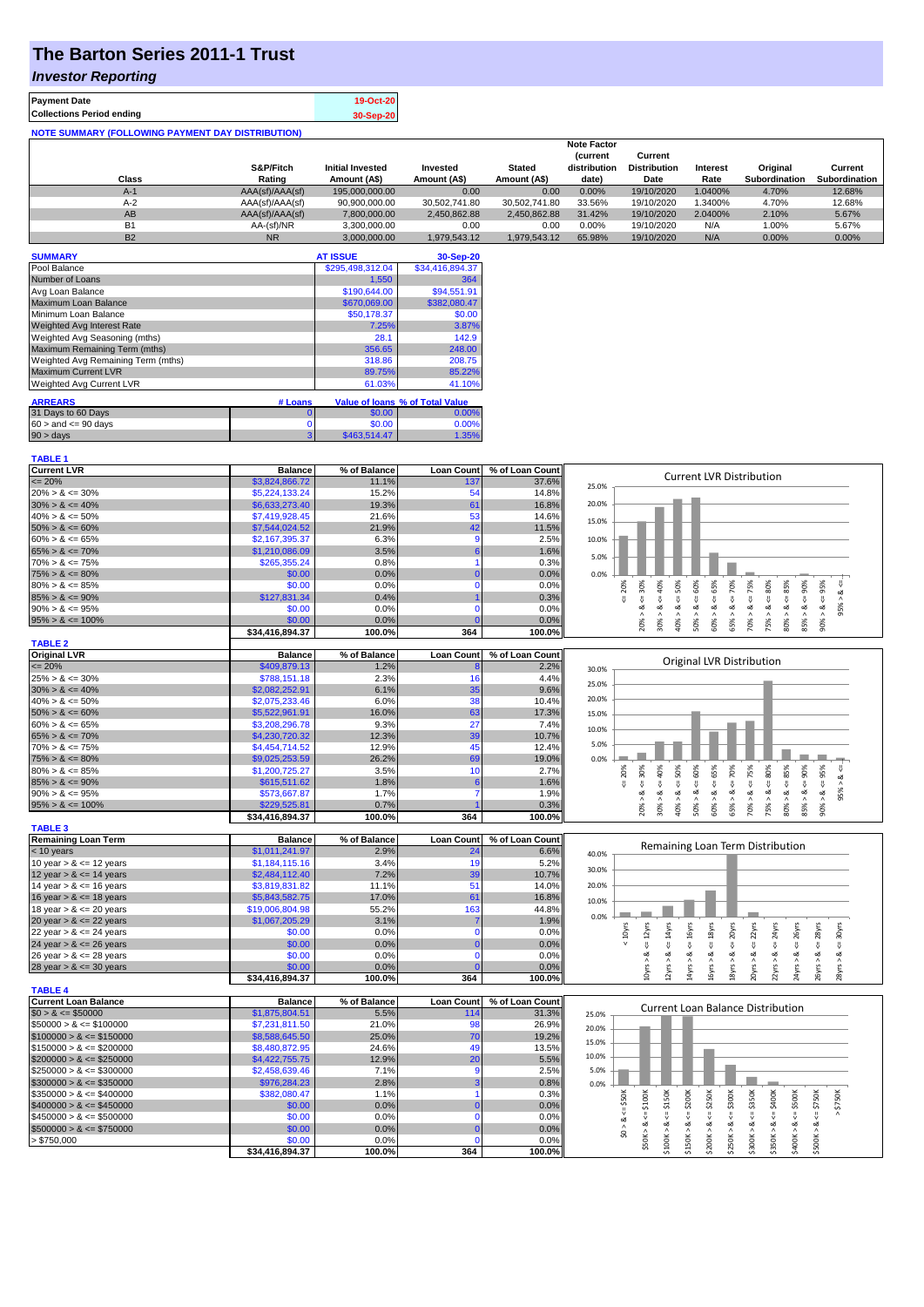## **The Barton Series 2011-1 Trust**

#### *Investor Reporting*

| <b>Payment Date</b><br><b>Collections Period ending</b><br><b>TABLE 5</b> |                                   | 19-Oct-20<br>30-Sep-20 |                            |                          |                                                                                                                                                                                   |  |  |
|---------------------------------------------------------------------------|-----------------------------------|------------------------|----------------------------|--------------------------|-----------------------------------------------------------------------------------------------------------------------------------------------------------------------------------|--|--|
| <b>Loan Seasoning</b>                                                     | <b>Balance</b>                    | % of Balance           | <b>Loan Count</b>          | % of Loan Count          |                                                                                                                                                                                   |  |  |
| $= 6$ mths                                                                | \$0.00                            | 0.0%                   |                            | 0.0%                     | Loan Seasoning Distribution<br>9.0%                                                                                                                                               |  |  |
| $> 8 \le 12$ mth                                                          | \$0.00                            | 0.0%                   | $\Omega$                   | 0.0%                     | 8.0%<br>7.0%                                                                                                                                                                      |  |  |
| $12 > 8 \le 18$ mths                                                      | \$0.00                            | 0.0%                   | $\mathbf 0$<br>$\Omega$    | 0.0%                     | 6.0%                                                                                                                                                                              |  |  |
| $18 > 8 \le 24$ mths<br>$2 > 8 \le 3$ years                               | \$0.00<br>\$0.00                  | 0.0%<br>0.0%           | $\Omega$                   | 0.0%<br>0.0%             | 5.0%<br>4.0%                                                                                                                                                                      |  |  |
| $3 > 8 \le 4$ years                                                       | \$0.00                            | 0.0%                   | $\Omega$                   | 0.0%                     | 3.0%                                                                                                                                                                              |  |  |
| $4 > 8 \le 5$ years                                                       | \$0.00                            | 0.0%                   | $\Omega$                   | 0.0%                     | 2.0%                                                                                                                                                                              |  |  |
| $5 > 8 \le 6$ years                                                       | \$0.00                            | 0.0%                   | $\Omega$                   | 0.0%                     | 1.0%<br>0.0%                                                                                                                                                                      |  |  |
| $6 > 8 \le 7$ years                                                       | \$0.00                            | 0.0%                   | $\Omega$                   | 0.0%                     | $\leq$ 9 years                                                                                                                                                                    |  |  |
| $7 > 8 \le 8$ years<br>$8 > 8 \le 9$ years                                | \$0.00<br>\$0.00                  | 0.0%<br>0.0%           | $\mathbf{0}$<br>$\Omega$   | 0.0%<br>0.0%             | $x = 6$ mths<br>24 mths<br>6 years<br>$\leq$ 8 years<br>$\leq 12$ mth                                                                                                             |  |  |
| $9 > 8 \le 10$ years                                                      | \$2,661,466.13                    | 7.7%                   | 19                         | 5.2%                     | $<=$ 3 years<br>$6 > 8 < = 7$ years<br>$\le$ = 10 years<br>$12 > 8 \le 18$ mths<br>$<= 4$ years<br>$4 > 8 < z = 5$ years<br>5 > 8 < z                                             |  |  |
| > 10 years                                                                | \$31,755,428.24                   | 92.3%                  | 345                        | 94.8%                    | $18 > 8 \leq x$<br>$8 - 8$<br>$\frac{8}{1}$<br>7 > 8<br>య<br>$\stackrel{\scriptstyle >}{\scriptstyle \scriptstyle \sim}$<br>$\stackrel{\wedge}{\scriptstyle\pi}$<br>$\hat{\circ}$ |  |  |
|                                                                           | \$34,416,894.37                   | 100.0%                 | 364                        | 100.0%                   |                                                                                                                                                                                   |  |  |
| <b>TABLE 6</b>                                                            |                                   |                        |                            |                          |                                                                                                                                                                                   |  |  |
| Postcode Concentration (top 10 by value)<br>5700                          | <b>Balance</b><br>\$1,382,981.95  | % of Balance<br>4.0%   | <b>Loan Count</b>          | % of Loan Count<br>4.4%  | Geographic Distribution                                                                                                                                                           |  |  |
| 2617                                                                      | \$941,077.16                      | 2.7%                   | 5                          | 1.4%                     | 0.1%<br>17.8%                                                                                                                                                                     |  |  |
| 5159                                                                      | \$819,999.54                      | 2.4%                   |                            | 1.6%                     |                                                                                                                                                                                   |  |  |
| 2605                                                                      | \$811,106.42                      | 2.4%                   | 5                          | 1.4%                     |                                                                                                                                                                                   |  |  |
| 2620                                                                      | \$799,977.17                      | 2.3%                   |                            | 1.6%                     | 5.2%                                                                                                                                                                              |  |  |
| 5108                                                                      | \$766,312.24                      | 2.2%                   | $\overline{7}$             | 1.9%                     |                                                                                                                                                                                   |  |  |
| 5162                                                                      | \$744,141.55                      | 2.2%                   | $\overline{7}$             | 1.9%                     | 54.0%                                                                                                                                                                             |  |  |
| 2906<br>2602                                                              | \$651,668.51<br>\$639,631.13      | 1.9%<br>1.9%           | $5\phantom{1}$             | 1.9%<br>1.4%             |                                                                                                                                                                                   |  |  |
| 5095                                                                      | \$560,225.41                      | 1.6%                   | 5                          | 1.4%                     | 22.9%                                                                                                                                                                             |  |  |
|                                                                           |                                   |                        |                            |                          |                                                                                                                                                                                   |  |  |
| <b>TABLE 7</b><br><b>Geographic Distribution</b>                          | <b>Balance</b>                    | % of Balance           | <b>Loan Count</b>          | % of Loan Count          | ACT NSW WA Other<br>$\blacksquare$ SA                                                                                                                                             |  |  |
| <b>Australian Capital Territory</b>                                       | \$7,868,922.65                    | 22.9%                  | 69                         | 19.0%                    |                                                                                                                                                                                   |  |  |
| New South Wales                                                           | \$1,784,545.00                    | 5.2%                   | 14                         | 3.8%                     |                                                                                                                                                                                   |  |  |
| Northern Territory                                                        | \$0.00                            | 0.0%                   | C                          | 0.0%                     | Metro / Non-Metro / Inner City Distribution                                                                                                                                       |  |  |
| Queensland                                                                | \$0.00                            | 0.0%                   | $\Omega$                   | 0.0%                     | 0.6%<br>16.3%                                                                                                                                                                     |  |  |
| South Australia                                                           | \$18,587,871.70                   | 54.0%                  | 226                        | 62.1%                    |                                                                                                                                                                                   |  |  |
| Tasmania<br>Victoria                                                      | \$0.00<br>\$50,392.25             | 0.0%<br>0.1%           | $\Omega$<br>$\overline{2}$ | 0.0%<br>0.5%             |                                                                                                                                                                                   |  |  |
| Western Australia                                                         | \$6,125,162.77                    | 17.8%                  | 53                         | 14.6%                    |                                                                                                                                                                                   |  |  |
|                                                                           | \$34,416,894.37                   | 100.0%                 | 364                        | 100.0%                   |                                                                                                                                                                                   |  |  |
| <b>TABLE 8</b>                                                            |                                   |                        |                            |                          |                                                                                                                                                                                   |  |  |
| Metro/Non-Metro/Inner-City                                                | <b>Balance</b>                    | % of Balance           | <b>Loan Count</b>          | % of Loan Count          | 83.0%                                                                                                                                                                             |  |  |
| Metro<br>Non-metro                                                        | \$28,578,485.92<br>\$5,620,328.28 | 83.0%<br>16.3%         | 299<br>63                  | 82.1%<br>17.3%           |                                                                                                                                                                                   |  |  |
| Inner city                                                                | \$218,080.17                      | 0.6%                   |                            | 0.5%                     |                                                                                                                                                                                   |  |  |
|                                                                           | \$34,416,894.37                   | 100.0%                 | 364                        | 100.0%                   | <b>■</b> Metro<br>Non-metro<br>Inner city                                                                                                                                         |  |  |
| <b>TABLE 9</b>                                                            |                                   |                        |                            |                          |                                                                                                                                                                                   |  |  |
| <b>Property Type</b>                                                      | <b>Balance</b>                    | % of Balance           | <b>Loan Count</b>          | % of Loan Count          |                                                                                                                                                                                   |  |  |
| <b>Residential House</b>                                                  | \$31,669,343.05                   | 92.0%                  | 333                        | 91.5%                    | Occupancy Type Distribution<br>5.6%                                                                                                                                               |  |  |
| <b>Residential Unit</b><br>Rural                                          | \$2,747,551.32<br>\$0.00          | 8.0%<br>0.0%           | 31<br>$\Omega$             | 8.5%<br>0.0%             |                                                                                                                                                                                   |  |  |
| Semi-Rural                                                                | \$0.00                            | 0.0%                   | $\Omega$                   | 0.0%                     |                                                                                                                                                                                   |  |  |
| <b>High Density</b>                                                       | \$0.00                            | 0.0%                   |                            | 0.0%                     |                                                                                                                                                                                   |  |  |
|                                                                           | \$34,416,894.37                   | 100.0%                 | 364                        | 100.0%                   |                                                                                                                                                                                   |  |  |
| <b>TABLE 10</b>                                                           |                                   |                        |                            |                          |                                                                                                                                                                                   |  |  |
| <b>Occupancy Type</b><br>Owner Occupied                                   | <b>Balance</b><br>\$32,478,675.91 | % of Balance<br>94.4%  | <b>Loan Count</b><br>340   | % of Loan Count<br>93.4% |                                                                                                                                                                                   |  |  |
| Investment                                                                | \$1,938,218.46                    | 5.6%                   | 24                         | 6.6%                     |                                                                                                                                                                                   |  |  |
|                                                                           | \$34,416,894.37                   | 100.0%                 | 364                        | 100.0%                   | 94.4%                                                                                                                                                                             |  |  |
| <b>TABLE 11</b>                                                           |                                   |                        |                            |                          |                                                                                                                                                                                   |  |  |
| <b>Employment Type Distribution</b><br>Contractor                         | <b>Balance</b><br>\$378,871.48    | % of Balance<br>1.1%   | <b>Loan Count</b>          | % of Loan Count<br>1.6%  | Owner Occupied<br>Investment                                                                                                                                                      |  |  |
| Pay-as-you-earn employee (casual)                                         | \$1,098,663.51                    | 3.2%                   | 11                         | 3.0%                     |                                                                                                                                                                                   |  |  |
| Pay-as-you-earn employee (full time)                                      | \$27,124,984.93                   | 78.8%                  | 274                        | 75.3%                    | <b>LMI Provider Distribution</b>                                                                                                                                                  |  |  |
| Pay-as-you-earn employee (part time)                                      | \$2,341,043.96                    | 6.8%                   | 31                         | 8.5%                     | 5.6%                                                                                                                                                                              |  |  |
| Self employed                                                             | \$1,429,814.56                    | 4.2%                   | 14                         | 3.8%                     |                                                                                                                                                                                   |  |  |
| No data                                                                   | \$2,043,515.93                    | 5.9%                   | 28                         | 7.7%<br>100.0%           |                                                                                                                                                                                   |  |  |
| <b>TABLE 12</b>                                                           | \$34,416,894.37                   | 100.0%                 | 364                        |                          |                                                                                                                                                                                   |  |  |
| <b>LMI Provider</b>                                                       | <b>Balance</b>                    | % of Balance           | <b>Loan Count</b>          | % of Loan Count          |                                                                                                                                                                                   |  |  |
| QBE                                                                       | \$32,499,478.71                   | 94.4%                  | 351                        | 96.4%                    |                                                                                                                                                                                   |  |  |
| Genworth                                                                  | \$1,917,415.66                    | 5.6%                   | 13                         | 3.6%                     |                                                                                                                                                                                   |  |  |
|                                                                           | \$34,416,894.37                   | 100.0%                 | 364                        | 100.0%                   |                                                                                                                                                                                   |  |  |
| TABLE <sub>13</sub><br><b>Arrears</b>                                     | <b>Balance</b>                    | % of Balance           | <b>Loan Count</b>          | % of Loan Count          | 94.4%                                                                                                                                                                             |  |  |
| <= 0 days                                                                 | \$33,416,099.54                   | 97.1%                  | 357                        | 98.1%                    | $\blacksquare$ QBE<br>Genworth                                                                                                                                                    |  |  |
| $0 >$ and $\leq$ 30 days                                                  | \$537,280.36                      | 1.6%                   |                            | 1.1%                     |                                                                                                                                                                                   |  |  |
| $30 >$ and $\leq 60$ days                                                 | \$0.00                            | 0.0%                   | $\Omega$                   | 0.0%                     | Interest Rate Type Distribution                                                                                                                                                   |  |  |
| $60 >$ and $\leq 90$ days                                                 | \$0.00                            | 0.0%                   | $\Omega$                   | 0.0%                     | 10.0%                                                                                                                                                                             |  |  |
| 90 > days                                                                 | \$463,514.47                      | 1.3%                   |                            | 0.8%                     |                                                                                                                                                                                   |  |  |
| <b>TABLE 14</b>                                                           | \$34,416,894.37                   | 100.0%                 | 364                        | 100.0%                   |                                                                                                                                                                                   |  |  |
| <b>Interest Rate Type</b>                                                 | <b>Balance</b>                    | % of Balance           | <b>Loan Count</b>          | % of Loan Count          |                                                                                                                                                                                   |  |  |
| Variable                                                                  | \$30,966,222.73                   | 90.0%                  | 334                        | 91.8%                    |                                                                                                                                                                                   |  |  |
| Fixed                                                                     | \$3,450,671.64                    | 10.0%                  | 30                         | 8.2%                     |                                                                                                                                                                                   |  |  |
|                                                                           | \$34,416,894.37                   | 100.0%                 | 364                        | 100.0%                   |                                                                                                                                                                                   |  |  |
| <b>TABLE 15</b>                                                           |                                   |                        |                            |                          | 90.0%                                                                                                                                                                             |  |  |
| <b>Weighted Ave Interest Rate</b>                                         | <b>Balance</b>                    | <b>Loan Count</b>      |                            |                          | <b>■ Variable</b><br><b>Fixed</b>                                                                                                                                                 |  |  |
| <b>Fixed Interest Rate</b>                                                | 3.84%                             | 30                     |                            |                          |                                                                                                                                                                                   |  |  |